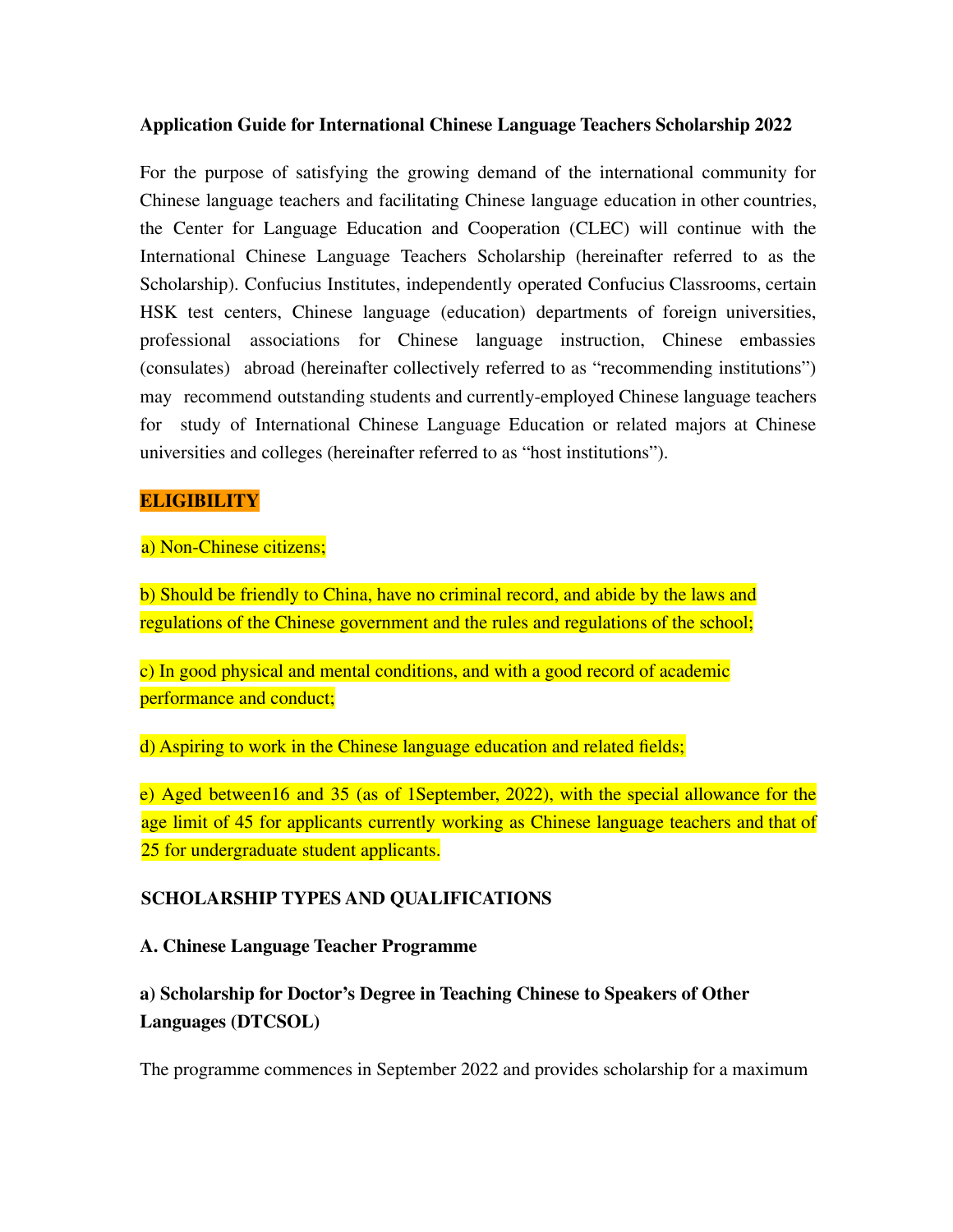of four academic years. Applicants shall hold a Master's degree in majors such as **Teaching** 

Chinese as a Foreign Language, Linguistics, or Teaching Chinese to Speakers of Other Languages. Applicants shall have a minimum score of 200 on the HSK Test (Level 6), and 60 on the HSKK test (Advanced Level).

Priority will be given to applicants who may provide a work contract with a teaching institution upon completing their studies in China or a proof to the same effect.

# **b) Scholarship for Master's Degree in Teaching Chinese to Speakers of Other Languages (MTCSOL)**

The programme commences in September 2022 and provides scholarship for a maximum of two academic years. Applicants shall hold a Bachelor's degree, and have a minimum score of 210 on the HSK Test (Level 5) as well as 60 on the HSKK test (Intermediate Level).

Priority will be given to applicants who may provide a work contract with a teaching institution upon completing their studies in China or a proof to the same effect.

# **c) Scholarship for Bachelor's Degree in Teaching Chinese to Speakers of Other Languages (BTCSOL)**

The programme commences in September 2022 and provides scholarship for a maximum of four academic years. Applicants shall hold a senior high school diploma and a minimum score of 210 on the HSK Test (Level4) as well as 60 on the HSKK test (Intermediate Level).

## **d) Scholarship for One-Academic-Year Study**

The programme commences in September 2022, and provides scholarship for a maximum of eleven months. International students who have benefited from similar scholarships are not eligible.

For the area of TCSOL, applicants shall have a minimum score of 270 on the HSK test (Level 3), and an HSKK test score is required.

For the areas of Chinese Language and Literature, Chinese History, and Chinese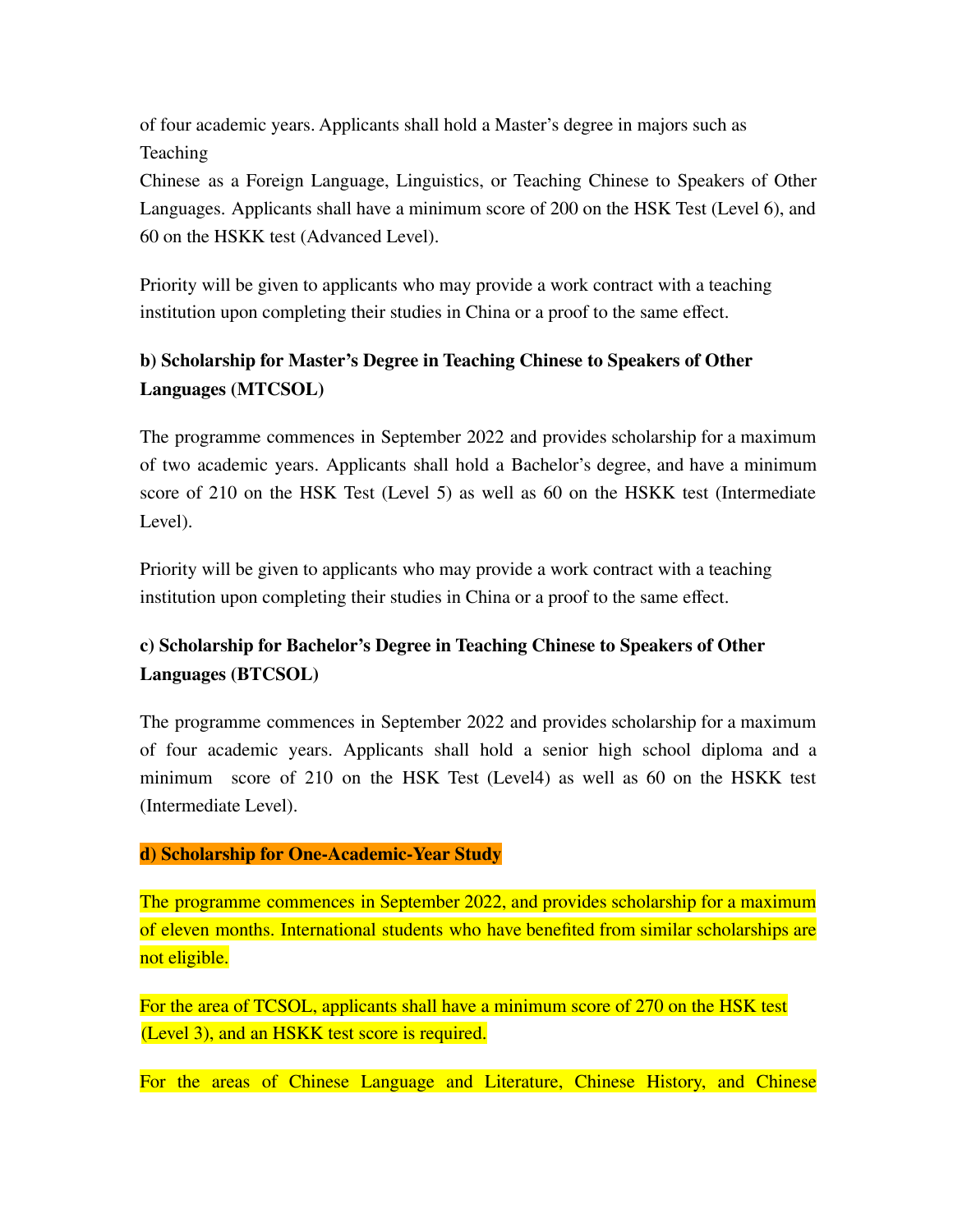Philosophy, etc., applicants shall have a minimum score of 180 on the HSK test (Level 4) and 60 on the HSKK test (Intermediate Level).

For the area of Chinese Language Study, applicants shall have a minimum score of 210 on the HSK test (Level 3). Priority will be given to applicants who provide an HSKK test score.

#### **e) Scholarship for One-Semester Study**

The programme commences either in September 2022 or March 2023, and provides scholarship of a maximum of five months. Applicants holding the X1 or X2 visa are not eligible.

For the areas of TCSOL, Chinese Language and Literature, Chinese History, and Chinese Philosophy, etc., applicants shall have a minimum score of 180 on the HSK test (Level 3), and an HSKK test score is required.

For the area of Traditional Chinese Medicine and Taiji Culture, applicants are required to provide HSK test scores. Priority will be given to applicants who also provide HSKK test scores.

### **f) Scholarship for Four-Week Study**

The programme commences either in July or December, 2022, and provides a four-week scholarship. Applicants holding the X1 or X2 visa are not eligible.

For the areas of Chinese Study, Traditional Chinese Medicine, Taiji Culture, Chinese Language plus Home-Stay Experience in a Chinese Family, and Special Four-week Programme for Confucius Institutes, applicants are required to provide HSK test scores. The programme may be organized and applied for by a recommending institution with 10-

15 participants per group. Prior to the trip, a detailed study plan shall be made in consultation with host institutions and such plan shall be submitted to CLEC for approval.

### **B. Cooperative Scholarships**

Cooperative Scholarships are jointly funded by CLEC and educational departments and universities of other countries. The enrollment methods, slots, and forms of support under this type of scholarships will be updated on the International Chinese Language Teachers Scholarship application website.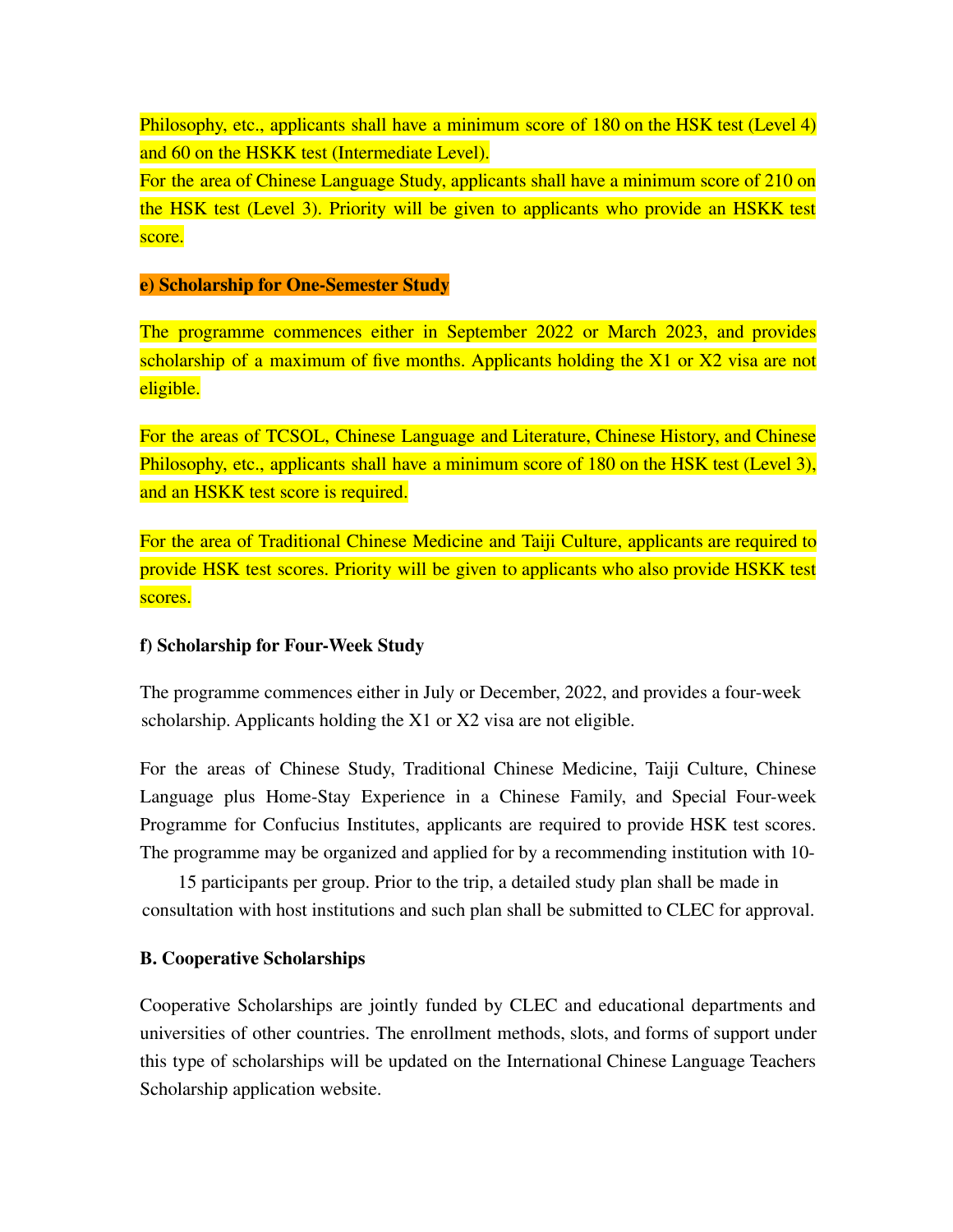#### **C. Scholarship for Online Programmes**

a) Online Programme for One-year Chinese Language Study commences in September or March each year. A general Chinese proficiency test score of 180 in HSK (Level 3) is required, and HSKK scores are preferred.

b) Online Programme for One-Semester Chinese Language Study commences in September or March each year. Generally, applicants must have an HSK score (no specific requirements for level or score).

c) For Special Online Study Programme, please consult the relevant host institutions for specific application requirements and methods of application.

### **APPLICATION PROCEDURES**

Online registration will be available from 1 March, 2022 on the International Chinese Language Teachers Scholarship application website (cis.chinese.cn). Please log on to search for recommending institutions and host institutions; upload application materials online; and track the application progress, comments and results. Scholarship holders need to confirm with the host institutions to go through the procedures of studying in China, print out the scholarship certificate online, and register at host institutions on the designated date as per the letter of admission.

**The Application Deadlines (Beijing Time)** :

a) For programmes commencing in July, applicants must complete their applications before15 April, and recommending institutions and host institutions must complete reviewing before 25 April.

b) For programmes commencing in September, applicants must complete their applications before 15 May 15, and recommending institutions and host institutions must complete reviewing before 25 May 25.

c) For programmes commencing in December, applicants must complete their applications before 15 September, and recommending institutions and host institutions must complete reviewing before 25 September.

d) For programmes commencing in March 2023, applicants must complete their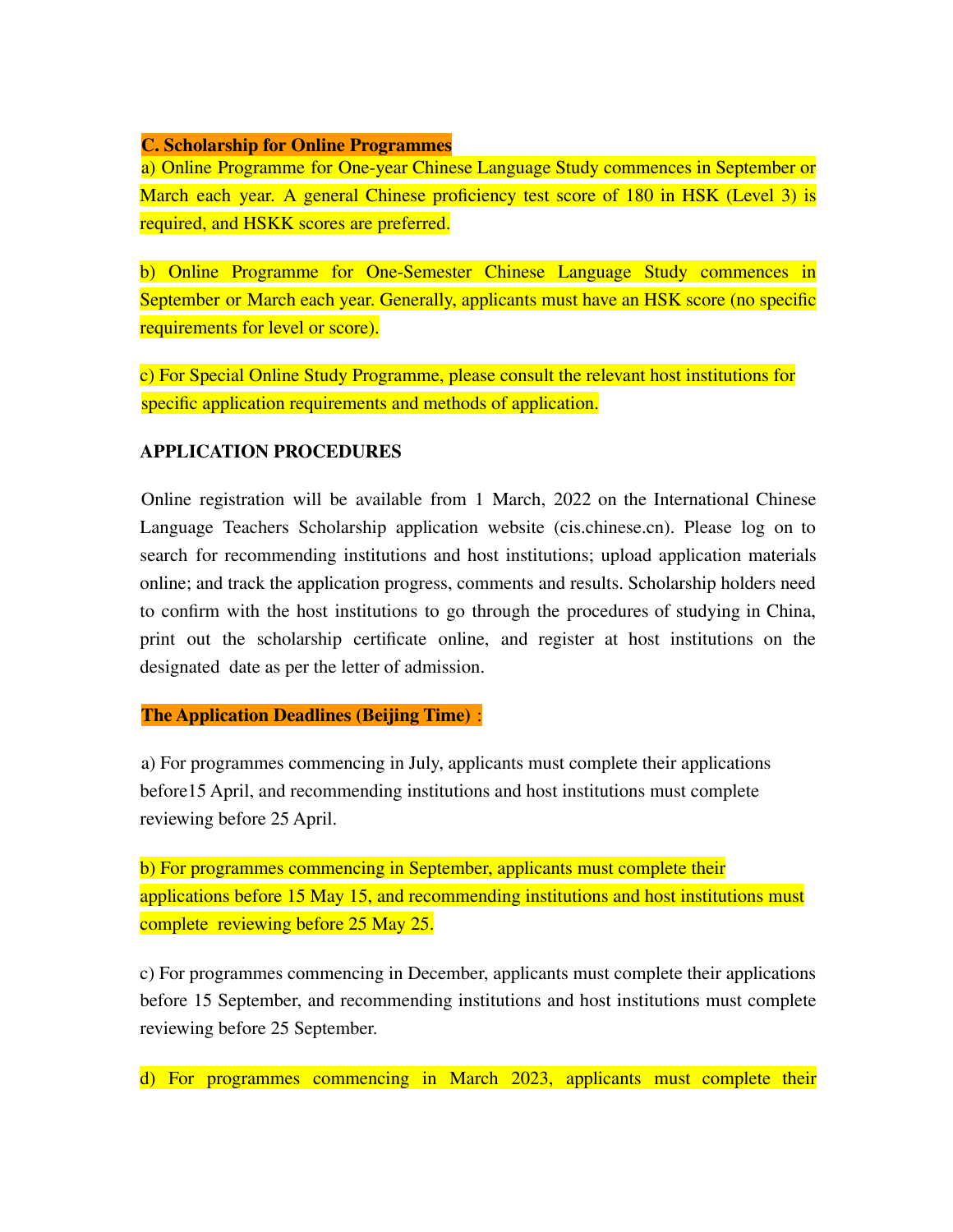applications before 15 November, 2022, and recommending institutions and host institutions must complete reviewing before 25 November, 2022.

CLEC will entrust an expert panel to review the applications. Decisions will be made based on HSK and HSKK scores and levels, and in consideration of country distribution as well as other factors. The results will be published about three months before school starts.

## **Policies Regarding Currently Employed Chinese Language Teachers and Chinese Bridge Award Recipients**

a) Currently employed Chinese language teachers:

Currently employed Chinese language teachers applying for the scholarships can be exempted from submitting Chinese Language Proficiency Test (HSK) certificates if they can provide proof of employment and a letter of recommendation from the institution where they work.

b) Chinese Bridge Award Recipients:

Applicants who have won the 2022 International Chinese Language Teachers Scholarship Certificate in various Chinese Bridge competitions should submit their application documents along with their scholarship certificates to relevant host institutions on the International Chinese Language Teachers Scholarship website. For further inquiry, please contact **chinesebridge@chinese.cn**.

## **RECOMMENDING INSTITUTIONS AND HOST INSTITUTIONS**

Recommending institutions and host institutions shall, pursuant to the Guide, provide consulting, recommendation and enrollment services.

### **OTHERS**

a) Please contact host institutions for curriculum and course listings.

b) Applicants shall be familiar with the specific criteria and deadlines for registration, and submit necessary documents according to specific requirements.

c) Degree students are subject to the annual assessment according to the *Annual Appraisal Procedures of International Chinese Language Teachers Scholarship.*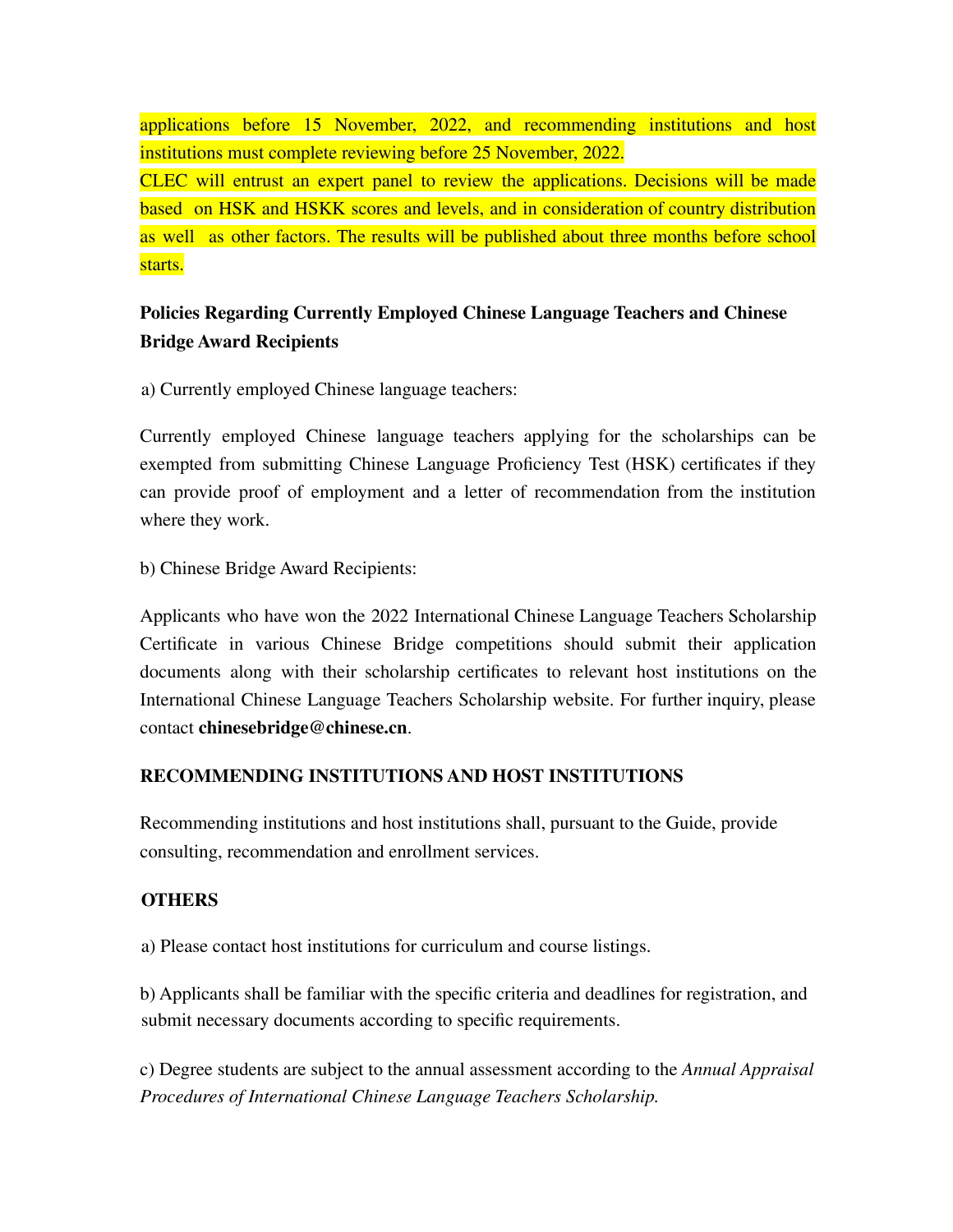d) For enrollment and other matters during the Covid-19 epidemic, please contact the host institutions.

e) Students who fail to pass the pre-enrollment medical examination, withdraw from school midway, or fail to report to school or suspend their studies without permission will be disqualified for scholarship.

### **CONTACT CLEC**

Division of Test and Scholarships

Email: **scholarships@chinese.cn**

Tel: +86-10-58595727

+86-10-58595932 (Asia, Africa)

+86-10-58595999 (US, Canada)

+86-10-58595744 (South America, Oceania)

+86-10-58595875 (Europe)

#### **Appendix**

1 Scholarship Coverage and Criteria

2 Application Documents for Scholarship

Center for Language Education and Cooperation (CLEC)

December 2021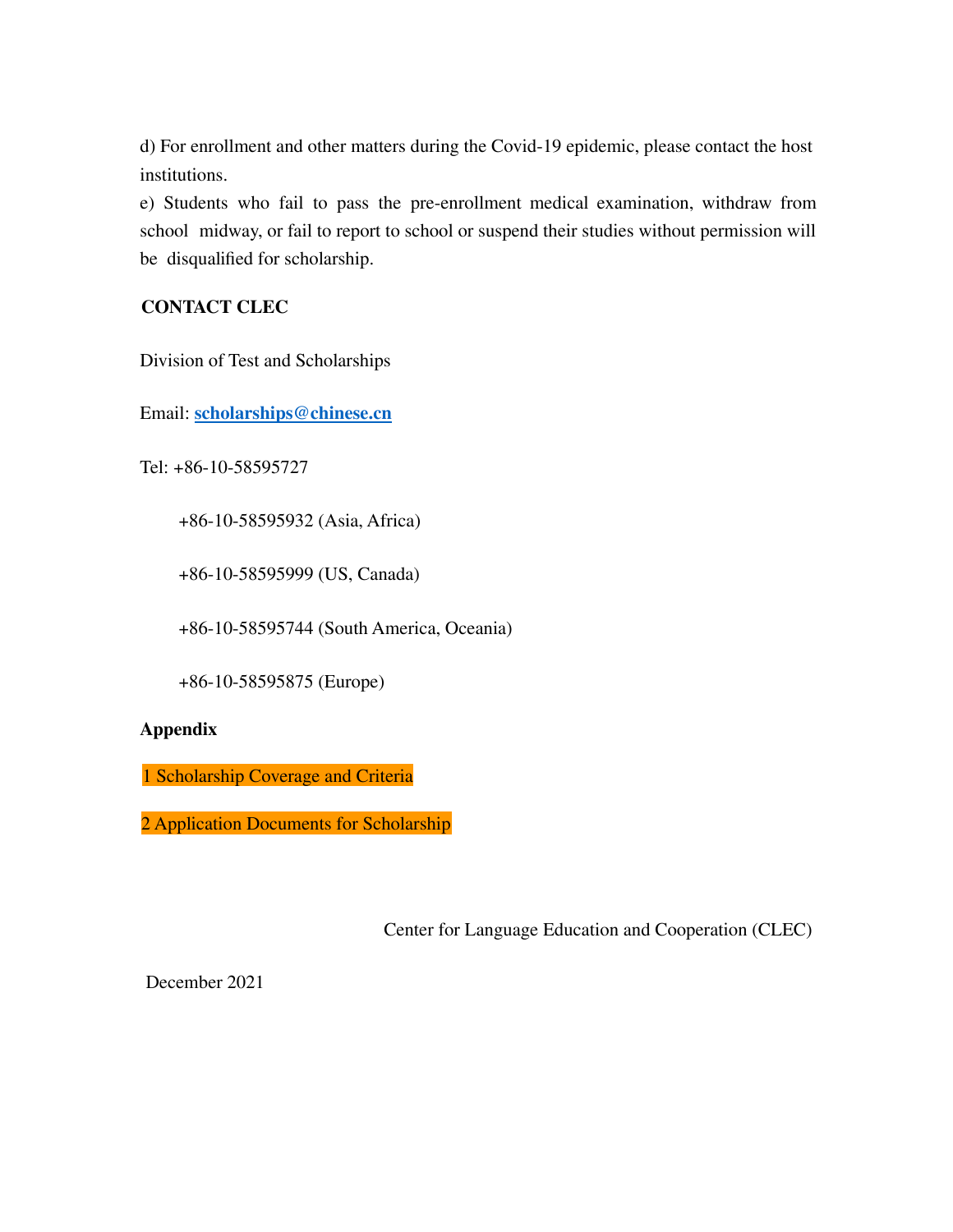#### **Appendix 1**

#### **Coverage and Criteria for International Chinese Language Teachers Scholarship**

The Scholarship provides full coverage on tuition fees, accommodation fees, living allowance (four-week study students excluded) and comprehensive medical insurance expenses.

a) The tuition fees are used by the host institution for the training and management of the scholarship students, the development of cultural activities and the organisation of Chinese language proficiency tests. The scholarship online programmes only support tuition fees.

b) Accommodation fees are under the overall planning and utilization of host institutions to provide students with in-campus apartments (usually double rooms). Students may also live off-campus upon application and getting permission from the host institutions. Students who live off campus are entitled to accommodation allowance of 1000 CNY per person/month for doctoral students and 700 CNY per person/month for other students paid on a monthly / quarterly basis from the host institutions.

c) Living allowance is granted by host institutions on a monthly basis. The monthly allowance for undergraduates, one-academic-year study students and one-semester students is 2,500 CNY per person. For MTCSOL students, the monthly allowance is 3,000 CNY per person. For DTCSOL students, the monthly allowance is 3500 CNY per person.

Students are required to complete enrollment procedures for every semester within stipulated period, otherwise their scholarship may be cancelled. Students who are enrolled before the 15th (or on the 15th) of the month are entitled to the full allowance of that month while those who enroll after the 15th of that month are entitled to half of the amount.

During the study period, for any student who is absent from China due to personal reasons for more than 15 days (excluding winter and summer holidays), the allowance during absence will be suspended. For students who suspend study or drop out of school for personal reasons, or who are given disciplinary punishment by the host institutions, allowance will be terminated on the date of such suspension, dropping out or when the decision of such punishment is announced. The living allowance for the month of graduation will be granted half a month after the date of graduation or expiration day of the study confirmed by host institutions.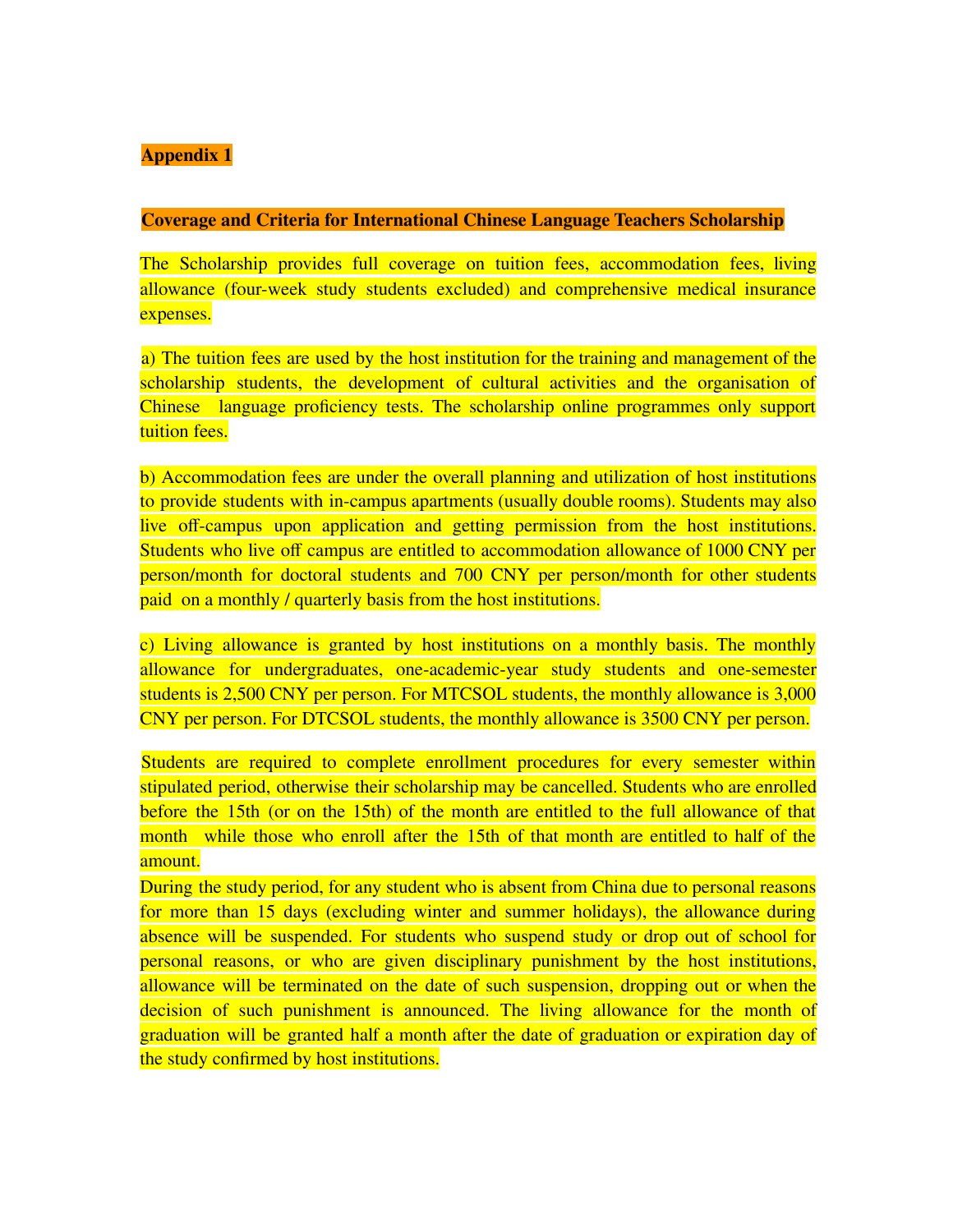d) Comprehensive medical insurance is purchased by the host institutions in accordance with relevant regulations of studying in China stipulated by the Ministry of Education of China. Insurance fee per person is 160 CNY for four-week study students, 400 CNY for one-semester students, and 800 CNY per year for students engaged in program longer than one academic year.

### **Appendix 2**

**Application Documents for International Chinese Language Teachers Scholarship**

A. For all applicants:

a) A scanned copy of passport photo page;

b) A scanned copy of score reports of the HSK and HSKK tests (within the two-year validity);

c) A reference letter by the head of the recommending institutions.

B. For degree scholarship programme applicants:

d) A certification of the highest education diploma (or proof of expected graduation) and an official transcript;

e) Applicants of the Scholarship for DTCSOL students are required to provide 2 reference letters from professors or associate professors or experts with equivalent professional and technical titles in relevant fields and a 3000-word personal statement in Chinese (including knowledge of the intended field of study and research proposal). Priority will be given to applicants who may provide a work contract with a teaching institution upon completing their studies in China or a proof to the same effect.

f) Applicants of the Scholarship for MTCSOL students are required to provide 2 reference letters from professors or associate professors. Priority will be given to applicants who may provide a work contract with a teaching institution upon completing their studies in China or a proof to the same effect.

C. Applicants currently working as Chinese language teachers shall provide proof of